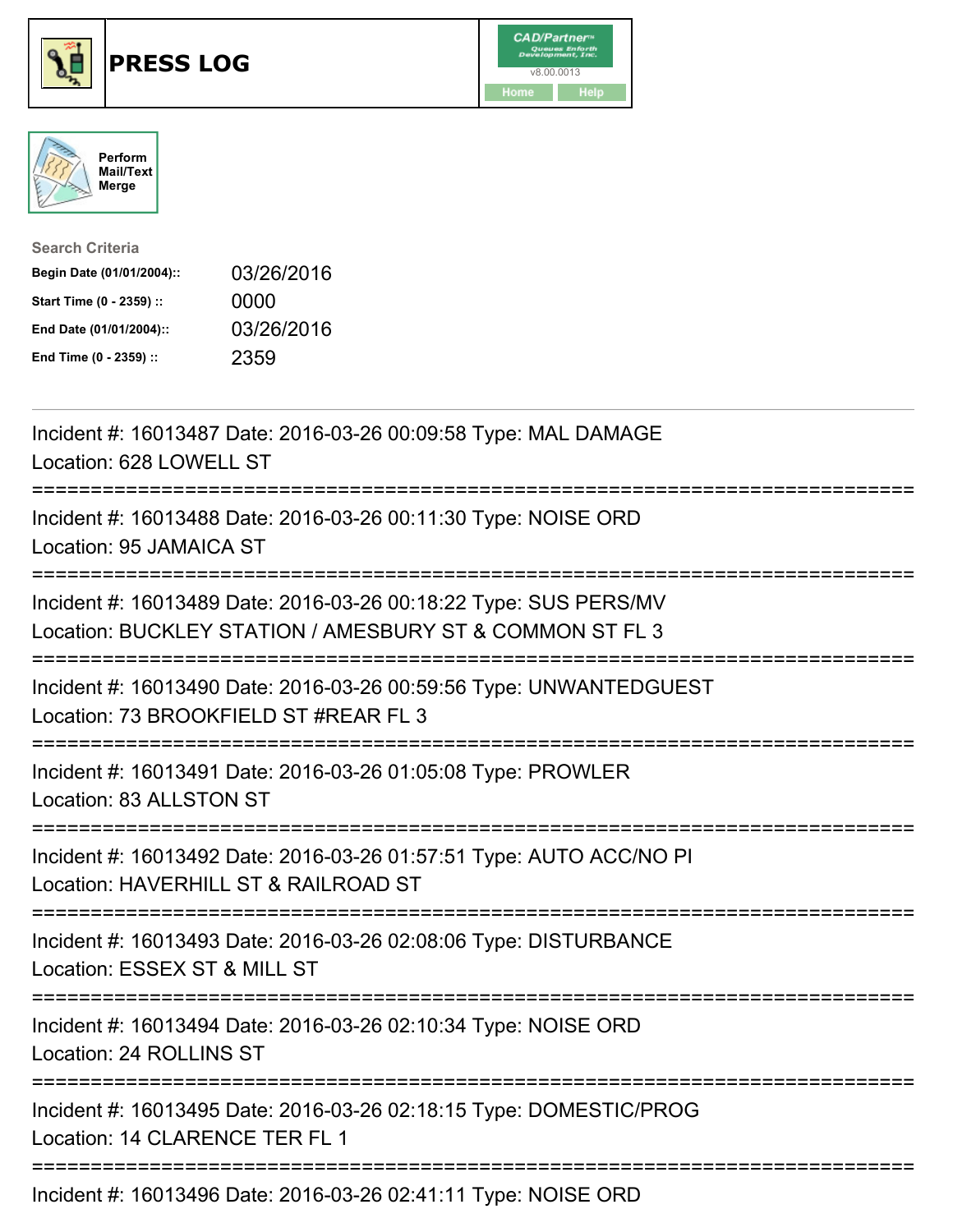Location: 76-78 WATER ST FL 3

=========================================================================== Incident #: 16013497 Date: 2016-03-26 02:45:42 Type: DISORDERLY Location: 20 MECHANIC ST =========================================================================== Incident #: 16013498 Date: 2016-03-26 03:04:07 Type: M/V STOP Location: E HAVERHILL ST & PROSPECT ST =========================================================================== Incident #: 16013499 Date: 2016-03-26 03:10:38 Type: DISORDERLY Location: 10 DIAMOND ST #11 =========================================================================== Incident #: 16013500 Date: 2016-03-26 03:19:16 Type: DISTURBANCE Location: 133 BROOKFIELD ST =========================================================================== Incident #: 16013501 Date: 2016-03-26 03:19:58 Type: LARCENY/PAST Location: CVS PHARMACY / 266 BROADWAY =========================================================================== Incident #: 16013502 Date: 2016-03-26 03:31:11 Type: SUS PERS/MV Location: 342 LAWRENCE ST =========================================================================== Incident #: 16013503 Date: 2016-03-26 03:36:12 Type: M/V STOP Location: 129 LAWRENCE ST =========================================================================== Incident #: 16013504 Date: 2016-03-26 03:40:11 Type: B&E/MV/PAST Location: CVS PHARMACY / 266 BROADWAY =========================================================================== Incident #: 16013505 Date: 2016-03-26 03:44:31 Type: M/V STOP Location: BROADWAY & PARK ST =========================================================================== Incident #: 16013506 Date: 2016-03-26 03:50:59 Type: ALARMS Location: SUPER LIQUORS / 35 S BROADWAY =========================================================================== Incident #: 16013507 Date: 2016-03-26 03:53:01 Type: SPECIAL CHECK Location: SANTANDOR BANK / BROADWAY & PARK ST =========================================================================== Incident #: 16013508 Date: 2016-03-26 03:53:09 Type: M/V STOP Location: HAVERHILL ST & IRENE ST =========================================================================== Incident #: 16013509 Date: 2016-03-26 03:54:27 Type: M/V STOP Location: BROADWAY & MANCHESTER ST =========================================================================== Incident #: 16013510 Date: 2016-03-26 03:56:05 Type: EXTRA SURVEIL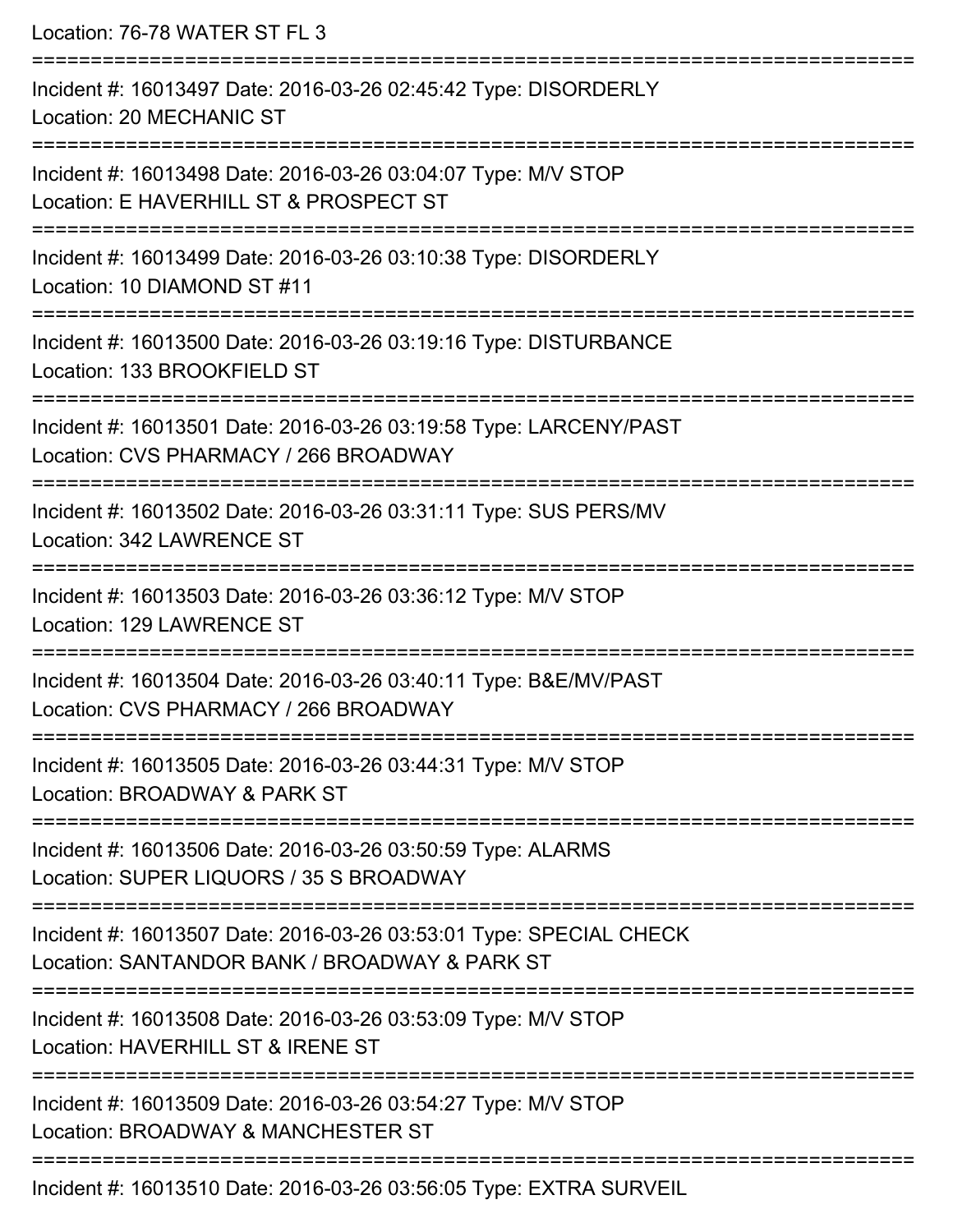| Incident #: 16013511 Date: 2016-03-26 03:57:56 Type: M/V STOP<br>Location: BROADWAY & SHATTUCK ST                      |
|------------------------------------------------------------------------------------------------------------------------|
| Incident #: 16013512 Date: 2016-03-26 03:59:03 Type: M/V STOP<br>Location: RT 114                                      |
| Incident #: 16013513 Date: 2016-03-26 04:00:33 Type: EXTRA SURVEIL<br>Location: HESS / 500 S UNION ST                  |
| Incident #: 16013514 Date: 2016-03-26 04:01:45 Type: NOISE ORD<br>Location: 22 FARLEY ST FL 2                          |
| Incident #: 16013515 Date: 2016-03-26 04:12:49 Type: M/V STOP<br>Location: 1042 ESSEX ST                               |
| Incident #: 16013516 Date: 2016-03-26 04:15:28 Type: VIO CITY ORD<br>Location: 66 ELM ST                               |
| Incident #: 16013517 Date: 2016-03-26 04:16:17 Type: NOISE ORD<br>Location: 10 HAVERHILL ST                            |
| Incident #: 16013518 Date: 2016-03-26 04:40:18 Type: M/V STOP<br>Location: 329 WINTHROP AV                             |
| Incident #: 16013519 Date: 2016-03-26 04:48:43 Type: EXTRA SURVEIL<br>Location: ROOMING HOUSE / 86 S BROADWAY          |
| Incident #: 16013520 Date: 2016-03-26 04:56:13 Type: EXTRA SURVEIL<br>Location: BOOST MOBILE / 366 ESSEX ST            |
| Incident #: 16013521 Date: 2016-03-26 05:01:59 Type: EXTRA SURVEIL<br>Location: FRIENDLYS RESTAURANT / 227 WINTHROP AV |
| Incident #: 16013522 Date: 2016-03-26 05:11:49 Type: NOISE ORD<br>Location: 10 HAVERHILL ST FL 3                       |
| Incident #: 16013523 Date: 2016-03-26 05:17:23 Type: EXTRA SURVEIL<br>Location: JUAN GUZMAN RESD. / 241 BROADWAY       |
| Incident #: 16013524 Date: 2016-03-26 05:25:21 Type: MEDIC SUPPORT                                                     |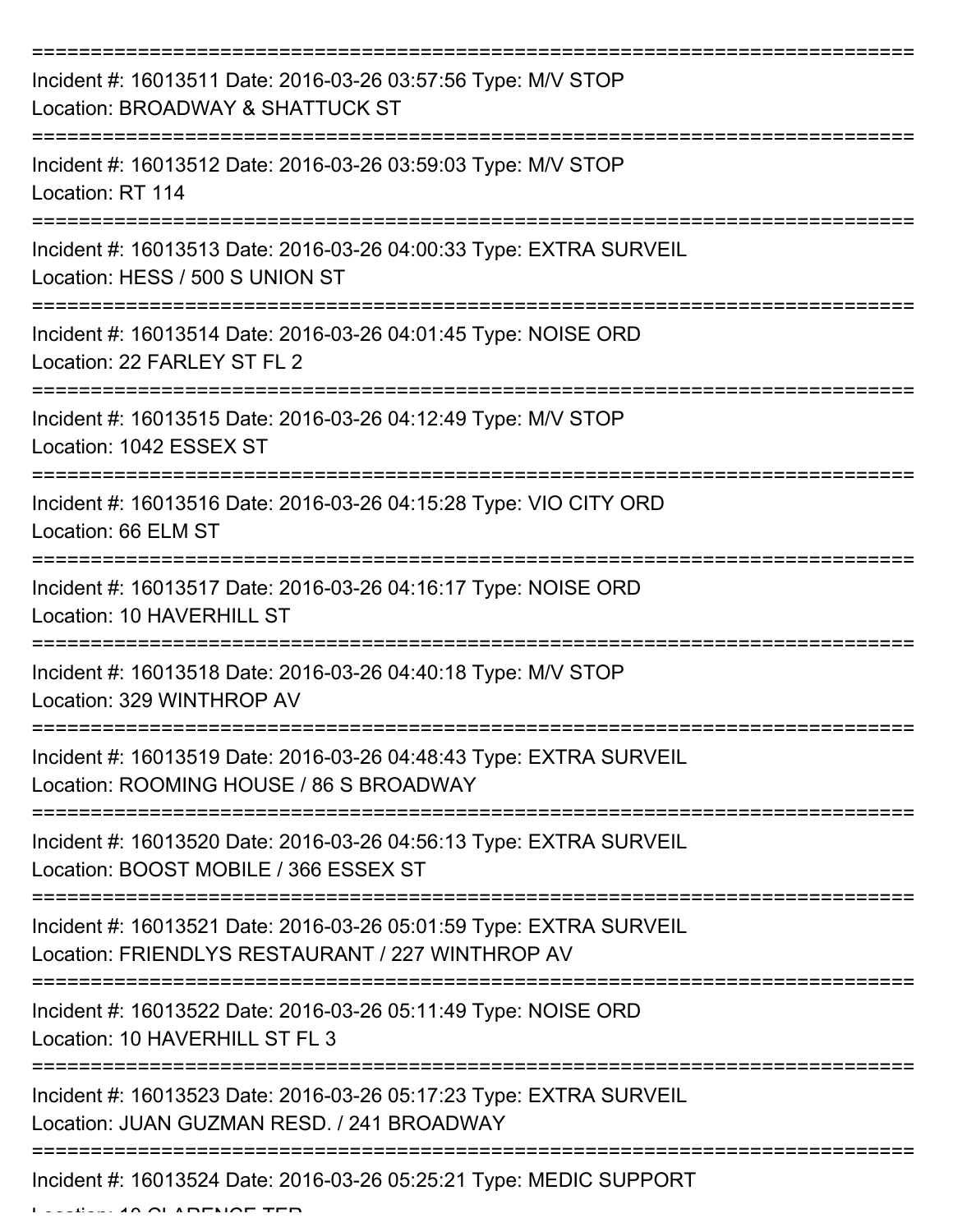| Incident #: 16013525 Date: 2016-03-26 05:31:49 Type: EXTRA SURVEIL<br>Location: BIDERS MUSIC CO/FURNITURE / 138 S BROADWAY<br>================================= |
|-----------------------------------------------------------------------------------------------------------------------------------------------------------------|
| Incident #: 16013526 Date: 2016-03-26 05:39:12 Type: EXTRA SURVEIL<br>Location: NICKS PLACE / 195 LOWELL ST                                                     |
| Incident #: 16013527 Date: 2016-03-26 05:41:28 Type: EXTRA SURVEIL<br>Location: WALGREENS / 135 BROADWAY                                                        |
| Incident #: 16013528 Date: 2016-03-26 05:48:21 Type: M/V STOP<br>Location: 0 BROADWAY<br>-------------------                                                    |
| Incident #: 16013529 Date: 2016-03-26 05:54:33 Type: EXTRA SURVEIL<br>Location: LA FRUITERIA / 75 MANCHESTER ST                                                 |
| Incident #: 16013530 Date: 2016-03-26 06:08:00 Type: DEATH SUDDEN<br>Location: 6 INMAN ST #26 FL 3                                                              |
| Incident #: 16013531 Date: 2016-03-26 06:09:19 Type: NOTIFICATION<br>Location: 107 GARDEN ST                                                                    |
| Incident #: 16013532 Date: 2016-03-26 06:31:31 Type: EXTRA SURVEIL<br>Location: SUPERIOR CLEANERS / 37 ESSEX ST                                                 |
| Incident #: 16013533 Date: 2016-03-26 07:05:13 Type: EXTRA SURVEIL<br>Location: 241B BROADWAY                                                                   |
| Incident #: 16013534 Date: 2016-03-26 07:11:39 Type: ALARMS<br>Location: IMMIGRATION OFFICE / 2 MILL ST                                                         |
| Incident #: 16013535 Date: 2016-03-26 07:18:04 Type: GENERAL SERV<br><b>Location: RAILROAD ST</b>                                                               |
| Incident #: 16013536 Date: 2016-03-26 07:18:09 Type: DISTURBANCE<br>Location: 383 HAVERHILL ST #31                                                              |
| Incident #: 16013537 Date: 2016-03-26 07:45:38 Type: ALARMS<br>Location: 5 STAR PLATING / 7A BROADWAY                                                           |
| Incident #: 16013538 Date: 2016-03-26 07:55:15 Type: CLOSE STREET                                                                                               |

Location: HAVEDHILL ST & DAILDOAD ST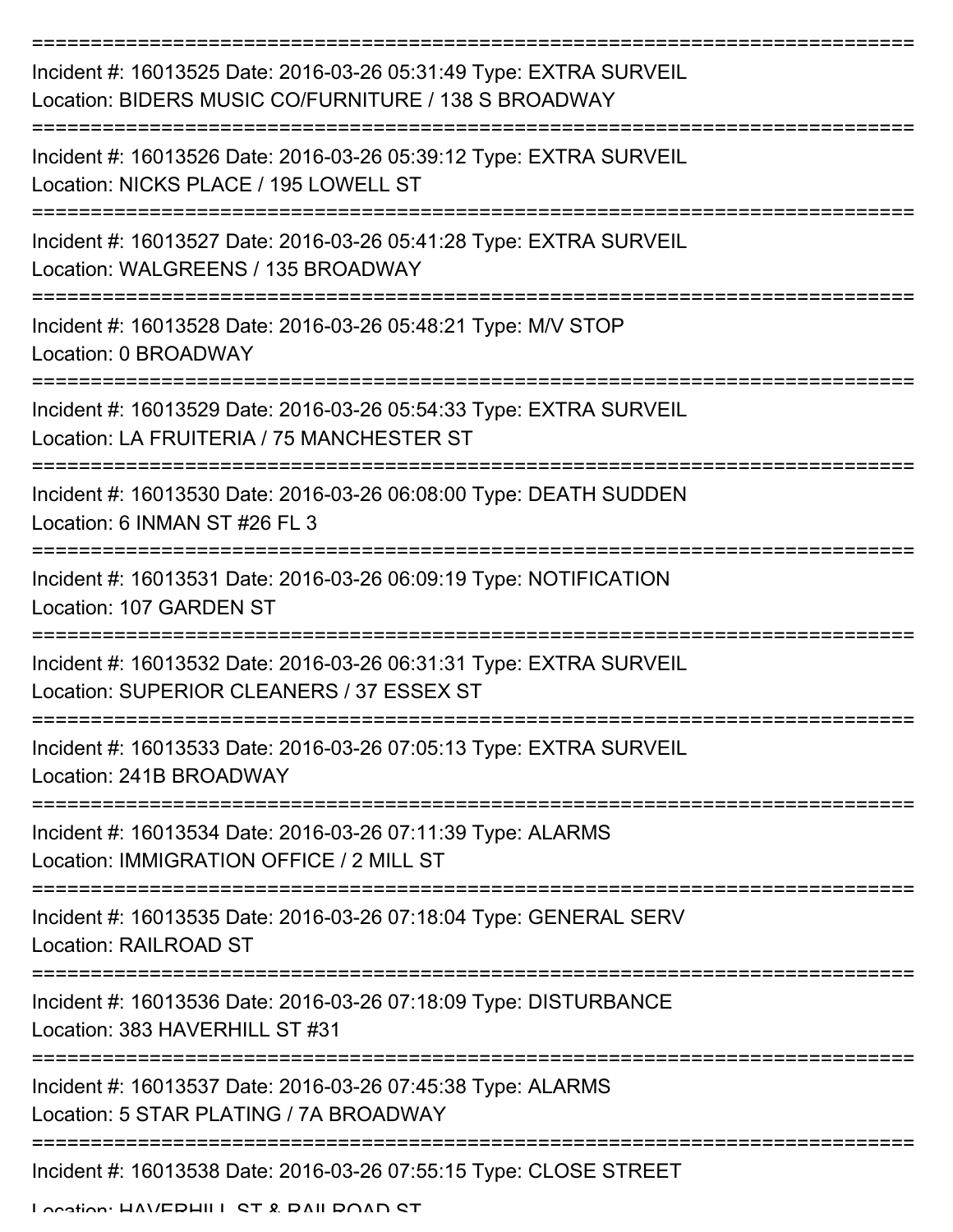| Incident #: 16013539 Date: 2016-03-26 08:31:36 Type: DISTURBANCE<br>Location: 76 SALEM ST               |
|---------------------------------------------------------------------------------------------------------|
| Incident #: 16013540 Date: 2016-03-26 08:32:58 Type: CLOSE STREET<br>Location: HAVERHILL ST & OXFORD ST |
| Incident #: 16013541 Date: 2016-03-26 09:10:16 Type: SUS PERS/MV<br>Location: 34 BYRON AV               |
| Incident #: 16013542 Date: 2016-03-26 09:28:33 Type: 911 HANG UP<br>Location: 12 ARLINGTON ST           |
| Incident #: 16013543 Date: 2016-03-26 09:35:03 Type: NOISE ORD<br>Location: 364 ANDOVER ST #3 FL 3      |
| Incident #: 16013544 Date: 2016-03-26 10:03:28 Type: PARK & WALK<br><b>Location: BROADWAY</b>           |
| Incident #: 16013545 Date: 2016-03-26 10:05:11 Type: MEDIC SUPPORT<br>Location: 264 JACKSON ST #3 FL 3  |
| Incident #: 16013546 Date: 2016-03-26 10:19:27 Type: DOMESTIC/PROG<br>Location: 156 MYRTLE ST #1        |
| Incident #: 16013547 Date: 2016-03-26 10:26:34 Type: NOTIFICATION<br>Location: 119 GENESEE ST           |
| Incident #: 16013548 Date: 2016-03-26 10:51:26 Type: UNATENEDCHILD<br>Location: 12 LORENZO RD           |
| Incident #: 16013549 Date: 2016-03-26 10:59:05 Type: MAL DAMAGE<br>Location: 65 BROOK ST FL 1           |
| Incident #: 16013550 Date: 2016-03-26 11:23:15 Type: FRAUD<br>Location: 8 PILGRIM RD                    |
| Incident #: 16013551 Date: 2016-03-26 11:53:35 Type: M/V STOP<br>Location: 70 OXFORD ST                 |
| Incident #: 16013552 Date: 2016-03-26 11:53:41 Type: MAL DAMAGE<br>$I$ cootion: $450$ $M/$ TCD CT $#$   |

Location: 158 WATER ST #6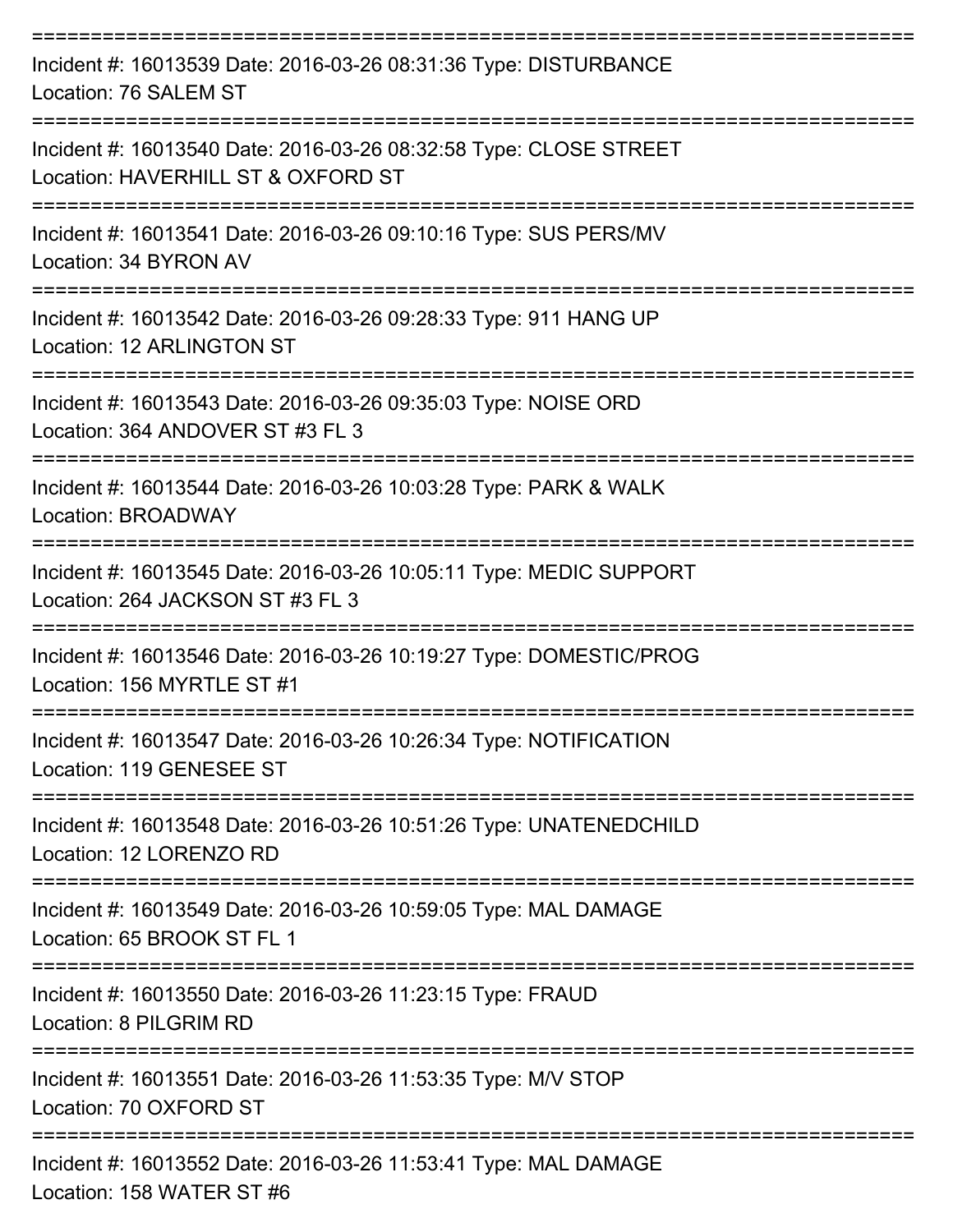| Incident #: 16013553 Date: 2016-03-26 11:57:11 Type: SUS PERS/MV<br>Location: DENNYS / 160 WINTHROP AV                                   |
|------------------------------------------------------------------------------------------------------------------------------------------|
| ======================<br>Incident #: 16013554 Date: 2016-03-26 12:00:38 Type: AUTO ACC/NO PI<br>Location: 58 VINE ST                    |
| Incident #: 16013555 Date: 2016-03-26 12:07:09 Type: MEDIC SUPPORT<br>Location: 19 GRANVILLE ST<br>===================                   |
| :===================================<br>Incident #: 16013556 Date: 2016-03-26 12:20:27 Type: MEDIC SUPPORT<br>Location: 264 AMES ST FL 2 |
| Incident #: 16013557 Date: 2016-03-26 12:22:38 Type: ALARM/BURG<br>Location: ESPERANZA ACADEMY / 198 GARDEN ST<br>==================     |
| Incident #: 16013558 Date: 2016-03-26 12:29:31 Type: WOMAN DOWN<br>Location: 203 HAVERHILL ST                                            |
| Incident #: 16013559 Date: 2016-03-26 12:37:02 Type: LARCENY/PAST<br>Location: 175 ABBOTT ST                                             |
| Incident #: 16013560 Date: 2016-03-26 12:42:51 Type: DRUG VIO<br>Location: 312 WATER ST                                                  |
| Incident #: 16013561 Date: 2016-03-26 12:49:13 Type: AUTO ACC/PI<br>Location: ANDOVER ST & TEWKSBURY ST                                  |
| Incident #: 16013562 Date: 2016-03-26 12:58:02 Type: UNATENEDCHILD<br>Location: PAPPY'S GROCERY / 205 S UNION ST                         |
| Incident #: 16013563 Date: 2016-03-26 13:15:53 Type: CIVIL PROB<br>Location: 90 LOWELL ST                                                |
| Incident #: 16013564 Date: 2016-03-26 13:25:31 Type: M/V STOP<br>Location: 56 NESMITH ST                                                 |
| Incident #: 16013565 Date: 2016-03-26 13:25:58 Type: MEDIC SUPPORT<br>Location: 297 S UNION ST #BASEMENT                                 |
| Incident #: 16013566 Date: 2016-03-26 13:33:05 Type: ALARM/BURG<br>Location: 280 MERRIMACK ST FL 2+3                                     |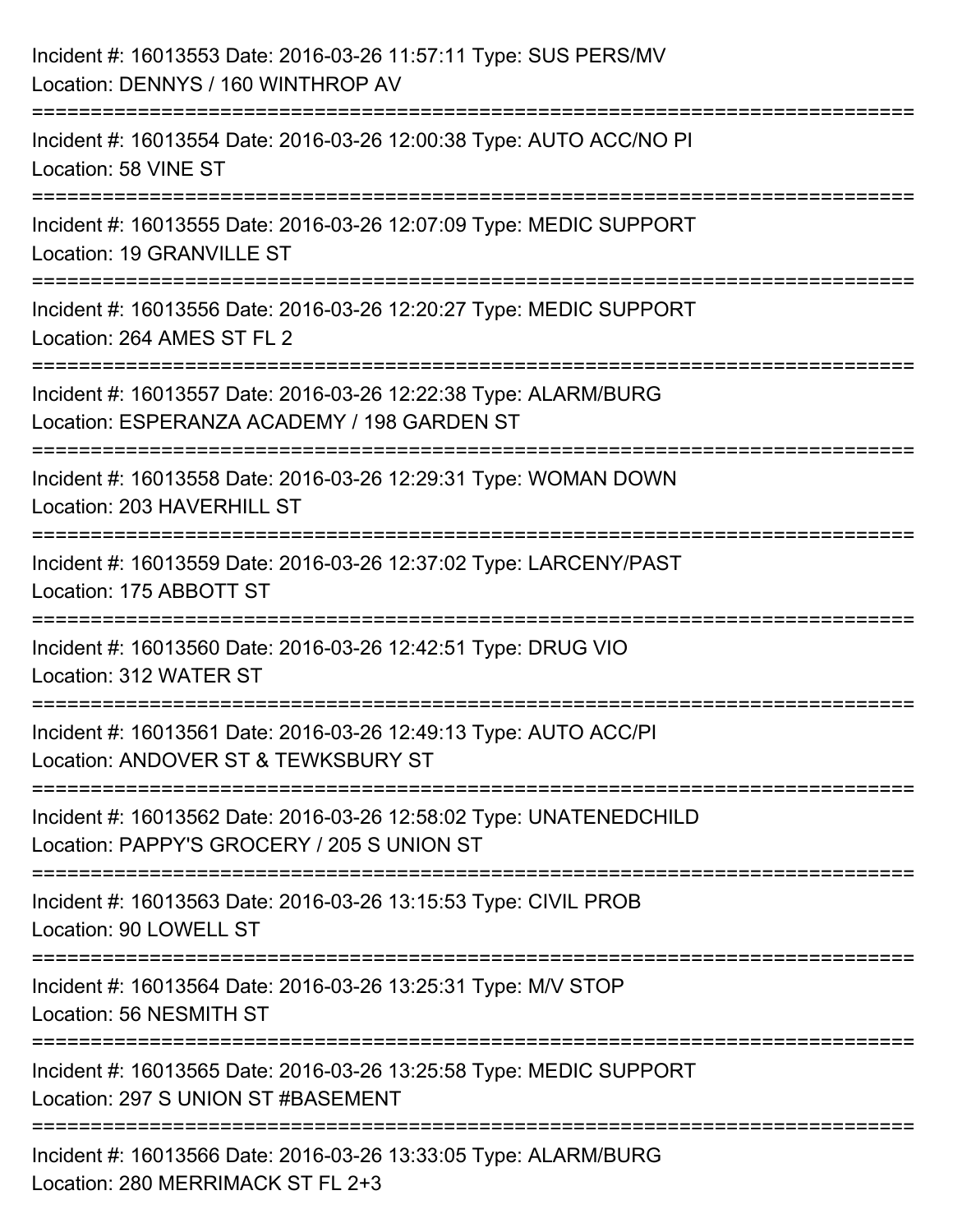| Incident #: 16013567 Date: 2016-03-26 13:48:34 Type: ALARM/BURG<br>Location: WEATHERBEE SCHOOL / 75 NEWTON ST                    |
|----------------------------------------------------------------------------------------------------------------------------------|
| Incident #: 16013568 Date: 2016-03-26 13:50:11 Type: TOW/REPOSSED<br>Location: 7 PERE MARQUETTE AV                               |
| Incident #: 16013569 Date: 2016-03-26 13:51:20 Type: MAN DOWN<br>Location: 353 ELM ST #801                                       |
| Incident #: 16013570 Date: 2016-03-26 13:57:47 Type: ALARM/BURG<br>Location: 61 WILMOT ST                                        |
| Incident #: 16013571 Date: 2016-03-26 14:07:09 Type: MEDIC SUPPORT<br>Location: 18 FRANKLIN ST #209B                             |
| Incident #: 16013572 Date: 2016-03-26 14:18:44 Type: NOISE ORD<br>Location: 8/10 WARREN ST                                       |
| Incident #: 16013573 Date: 2016-03-26 14:23:46 Type: MAL DAMAGE<br>Location: 88 HAVERHILL ST FL 1                                |
| Incident #: 16013574 Date: 2016-03-26 14:44:18 Type: AUTO ACC/NO PI<br>Location: HAFFNERS CAR WASH / 330 S BROADWAY              |
| Incident #: 16013575 Date: 2016-03-26 15:05:20 Type: DRUG OVERDOSE<br>Location: 169 HAVERHILL ST #6                              |
| Incident #: 16013576 Date: 2016-03-26 15:06:21 Type: M/V STOP<br>Location: 65 WINTHROP AVE                                       |
| Incident #: 16013577 Date: 2016-03-26 15:14:31 Type: M/V STOP<br>Location: CAMBRIDGE ST & WINTHROP AV<br>:====================== |
| Incident #: 16013578 Date: 2016-03-26 15:14:56 Type: 911 HANG UP<br>Location: 16 BEACON ST #3                                    |
| Incident #: 16013579 Date: 2016-03-26 15:28:36 Type: UNKNOWN PROB<br>Location: 16 BEACON AV #22                                  |
| Incident #: 16013580 Date: 2016-03-26 15:36:27 Type: MAL DAMAGE<br>Location: 6 DIAMOND ST #19                                    |

===========================================================================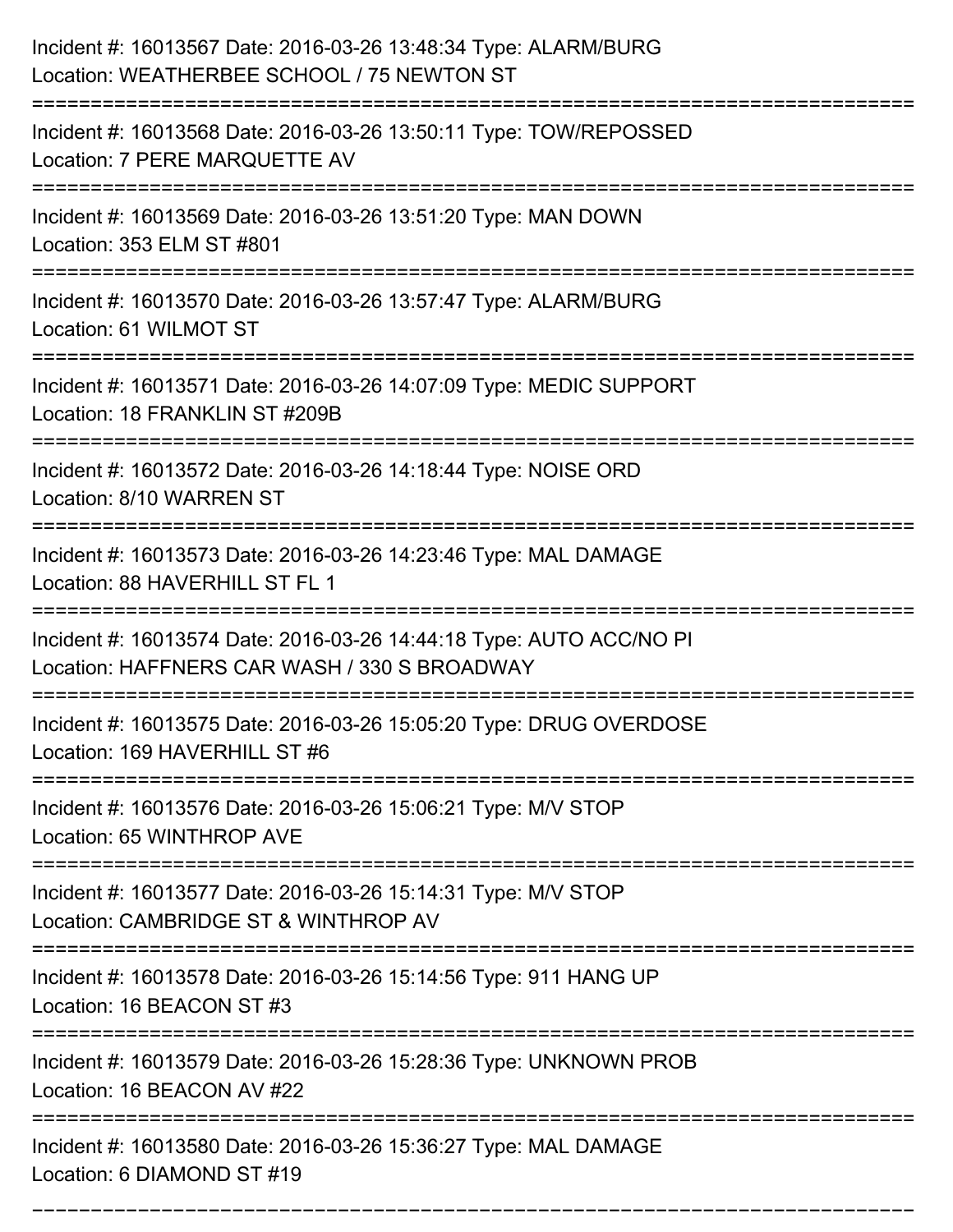| Incident #: 16013581 Date: 2016-03-26 15:43:21 Type: 209A/SERVE<br>Location: 11 MAGINNIS AV                                       |
|-----------------------------------------------------------------------------------------------------------------------------------|
| Incident #: 16013582 Date: 2016-03-26 15:50:05 Type: AUTO ACC/NO PI<br>Location: 119 S BROADWAY                                   |
| Incident #: 16013583 Date: 2016-03-26 16:08:05 Type: CRUISER ACCID<br>Location: ANDOVER ST & BEACON ST<br>:====================== |
| Incident #: 16013584 Date: 2016-03-26 16:12:40 Type: MEDIC SUPPORT<br>Location: CHESTNUT ST & LAWRENCE ST                         |
| Incident #: 16013585 Date: 2016-03-26 16:14:58 Type: DISTURBANCE<br>Location: 179 PARK ST                                         |
| Incident #: 16013586 Date: 2016-03-26 16:36:06 Type: M/V STOP<br>Location: 265 PARK ST                                            |
| Incident #: 16013587 Date: 2016-03-26 17:14:34 Type: ANIMAL COMPL<br>Location: PARTHUM SCHOOL / 255 E HAVERHILL ST                |
| Incident #: 16013588 Date: 2016-03-26 17:16:41 Type: LARCENY/MV/PAST<br>Location: T MOBILE / 73 WINTRHOP AVE                      |
| Incident #: 16013589 Date: 2016-03-26 17:22:07 Type: DRUG VIO<br>Location: 104 MARSTON ST                                         |
| Incident #: 16013590 Date: 2016-03-26 17:37:29 Type: LOUD NOISE<br>Location: 199 EAST HAVERHILL ST                                |
| ====================<br>Incident #: 16013591 Date: 2016-03-26 17:38:33 Type: E911 HANGUP<br>Location: 18 FLORENCE ST #3           |
| Incident #: 16013592 Date: 2016-03-26 17:43:26 Type: DISTURBANCE<br>Location: 2 APPLETON ST                                       |
| Incident #: 16013593 Date: 2016-03-26 17:47:59 Type: MISSING PERS<br>Location: 90 LOWELL ST                                       |
| Incident #: 16013594 Date: 2016-03-26 18:00:53 Type: MISSING PERS<br>Location: 200 PARKER ST                                      |
|                                                                                                                                   |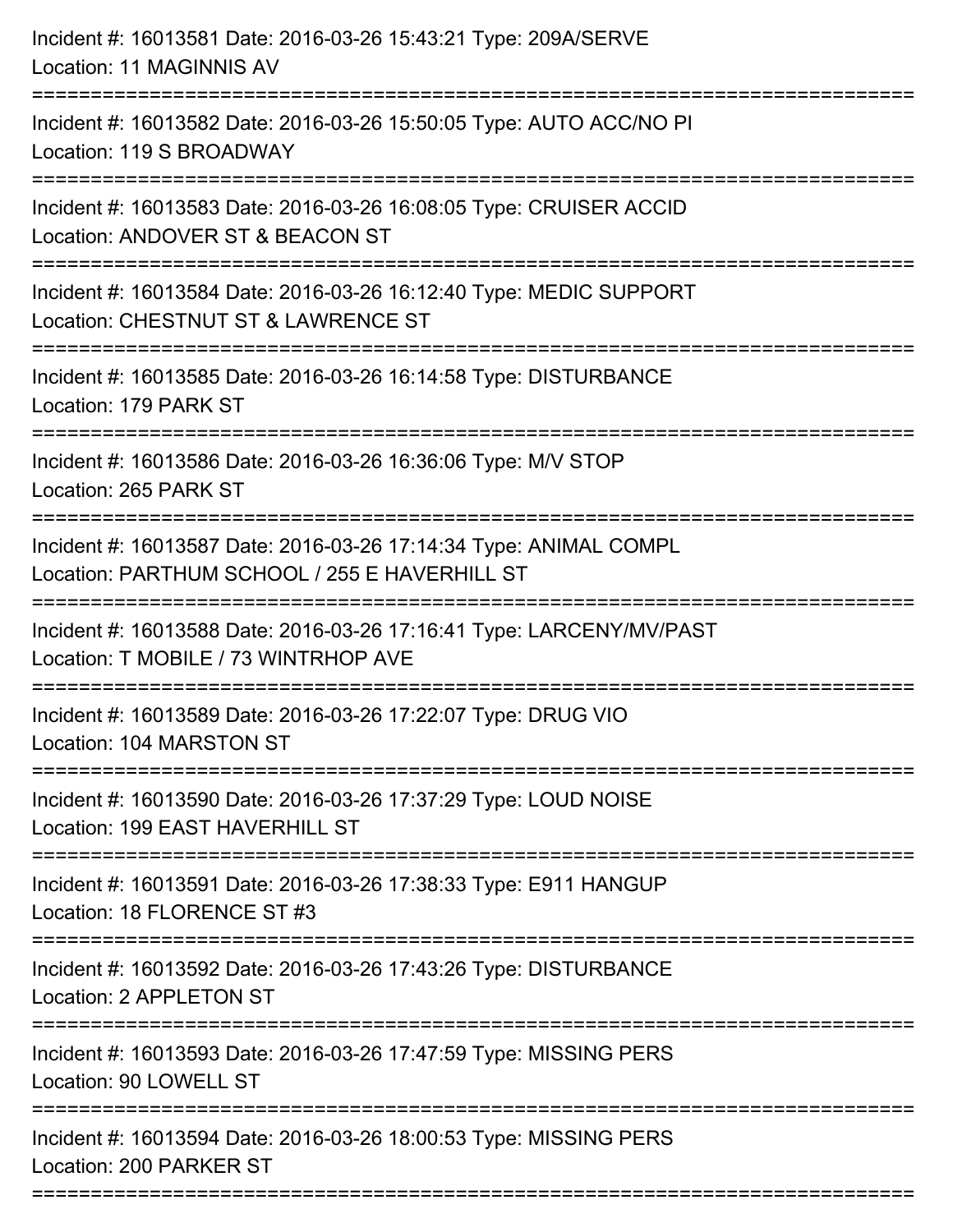| Location: MYRTLE ST & SPRUCE ST                                                                                                |
|--------------------------------------------------------------------------------------------------------------------------------|
| ------------<br>Incident #: 16013596 Date: 2016-03-26 18:14:38 Type: A&B PAST<br>Location: 200 PARKER ST<br>================== |
| Incident #: 16013597 Date: 2016-03-26 18:15:27 Type: AUTO ACC/NO PI<br>Location: 351 BROADWAY                                  |
| Incident #: 16013598 Date: 2016-03-26 18:16:49 Type: M/V STOP<br>Location: E HAVERHILL ST & PROSPECT ST                        |
| Incident #: 16013599 Date: 2016-03-26 18:18:50 Type: HIT & RUN M/V<br>Location: 64 KENDALL ST                                  |
| Incident #: 16013600 Date: 2016-03-26 18:19:26 Type: DRUG VIO<br>Location: 205 BROADWAY                                        |
| ==============<br>Incident #: 16013601 Date: 2016-03-26 18:21:14 Type: ALARM/BURG<br>Location: CITY HALL / 200 COMMON ST       |
| Incident #: 16013602 Date: 2016-03-26 18:33:07 Type: CK WELL BEING<br><b>Location: SOUTH UNION ST</b>                          |
| Incident #: 16013603 Date: 2016-03-26 18:37:47 Type: NOISE ORD<br>Location: 276 BROADWAY #REAR                                 |
| Incident #: 16013604 Date: 2016-03-26 18:44:05 Type: LOUD NOISE<br>Location: HAFFNERS CAR WASH / 69 PARKER                     |
| Incident #: 16013605 Date: 2016-03-26 19:12:23 Type: UNKNOWN PROB<br>Location: 4C BAILEY ST                                    |
| Incident #: 16013606 Date: 2016-03-26 19:24:10 Type: HIT & RUN M/V<br>Location: 11 BERKELEY ST                                 |
| Incident #: 16013607 Date: 2016-03-26 19:25:24 Type: SUS PERS/MV<br>Location: 48 KENT ST                                       |
| Incident #: 16013608 Date: 2016-03-26 19:31:34 Type: EMERGENCY209A<br>Location: 500 HAVERHILL ST                               |
|                                                                                                                                |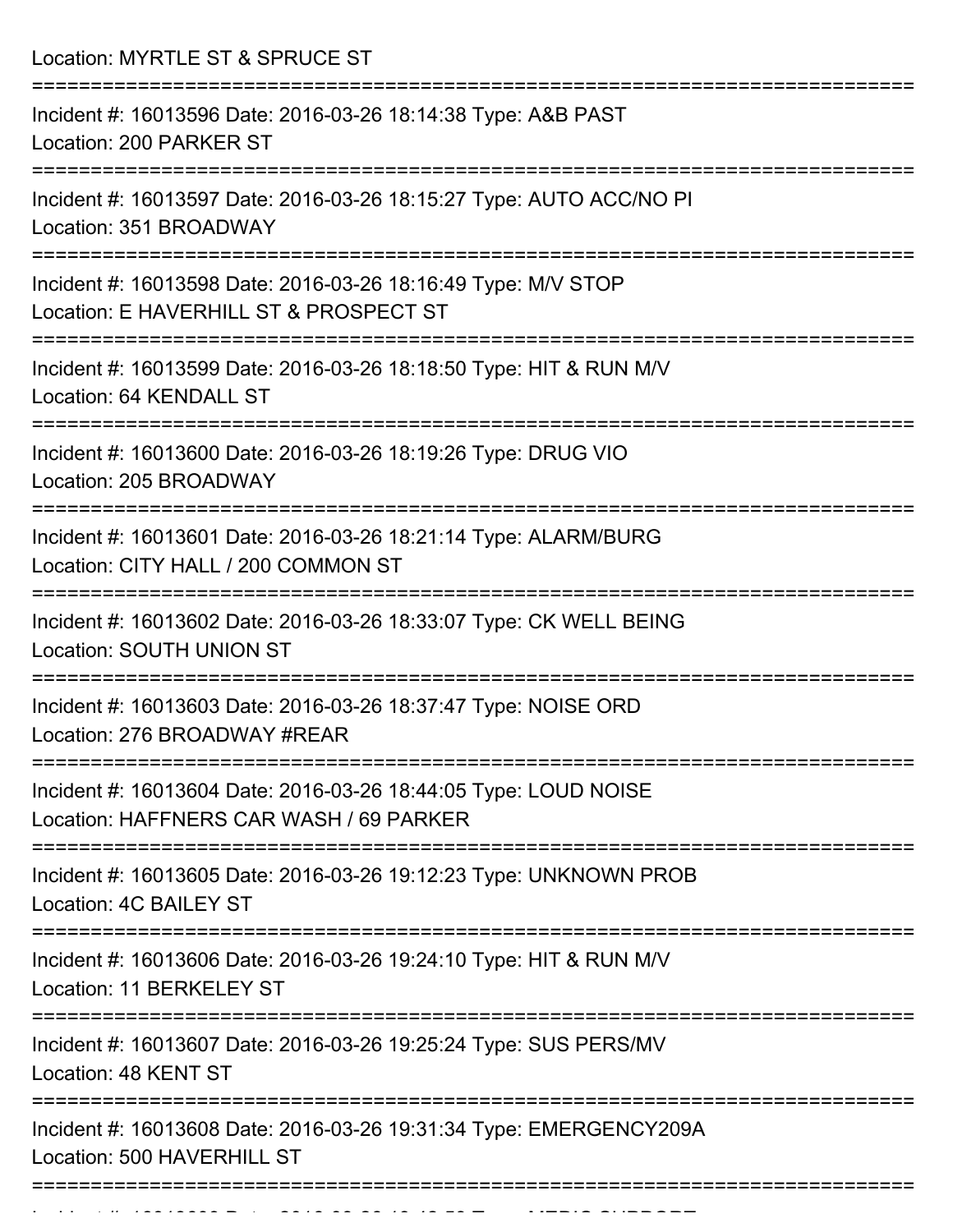| Location: BURGER KING / 187 BROADWAY                                                                              |
|-------------------------------------------------------------------------------------------------------------------|
| Incident #: 16013610 Date: 2016-03-26 19:45:18 Type: MV/BLOCKING<br>Location: 12 EVERETT ST<br>================== |
| Incident #: 16013612 Date: 2016-03-26 20:13:04 Type: VANDALISM/PROG<br>Location: MARSTON ST & PROSPECT ST         |
| Incident #: 16013611 Date: 2016-03-26 20:28:59 Type: TOW OF M/V<br>Location: 1 LINCOLN CT                         |
| Incident #: 16013613 Date: 2016-03-26 20:37:42 Type: AUTO ACC/NO PI<br>Location: BROADWAY & CONCORD ST            |
| Incident #: 16013614 Date: 2016-03-26 20:43:06 Type: M/V STOP<br>Location: CANAL ST & HAMPSHIRE ST                |
| Incident #: 16013615 Date: 2016-03-26 20:43:38 Type: M/V STOP<br>Location: ESSEX ST & HAMPSHIRE ST                |
| Incident #: 16013616 Date: 2016-03-26 20:46:51 Type: A&B PAST<br>Location: 74 HAWLEY ST FL 2                      |
| Incident #: 16013617 Date: 2016-03-26 20:50:13 Type: TOW OF M/V<br>Location: 210 PHILLIPS ST                      |
| Incident #: 16013618 Date: 2016-03-26 21:16:08 Type: SUS PERS/MV<br>Location: 5 BROOKFIELD ST                     |
| Incident #: 16013619 Date: 2016-03-26 21:35:30 Type: TENANT PROB<br>Location: 55 BOXFORD ST                       |
| Incident #: 16013620 Date: 2016-03-26 21:41:06 Type: M/V STOP<br>Location: 351 BROADWAY                           |
| Incident #: 16013621 Date: 2016-03-26 21:48:35 Type: DISTURBANCE<br>Location: 35 CHICKERING ST                    |
| Incident #: 16013622 Date: 2016-03-26 21:57:27 Type: LOUD NOISE<br>Location: 161 FARNHAM ST #2                    |
|                                                                                                                   |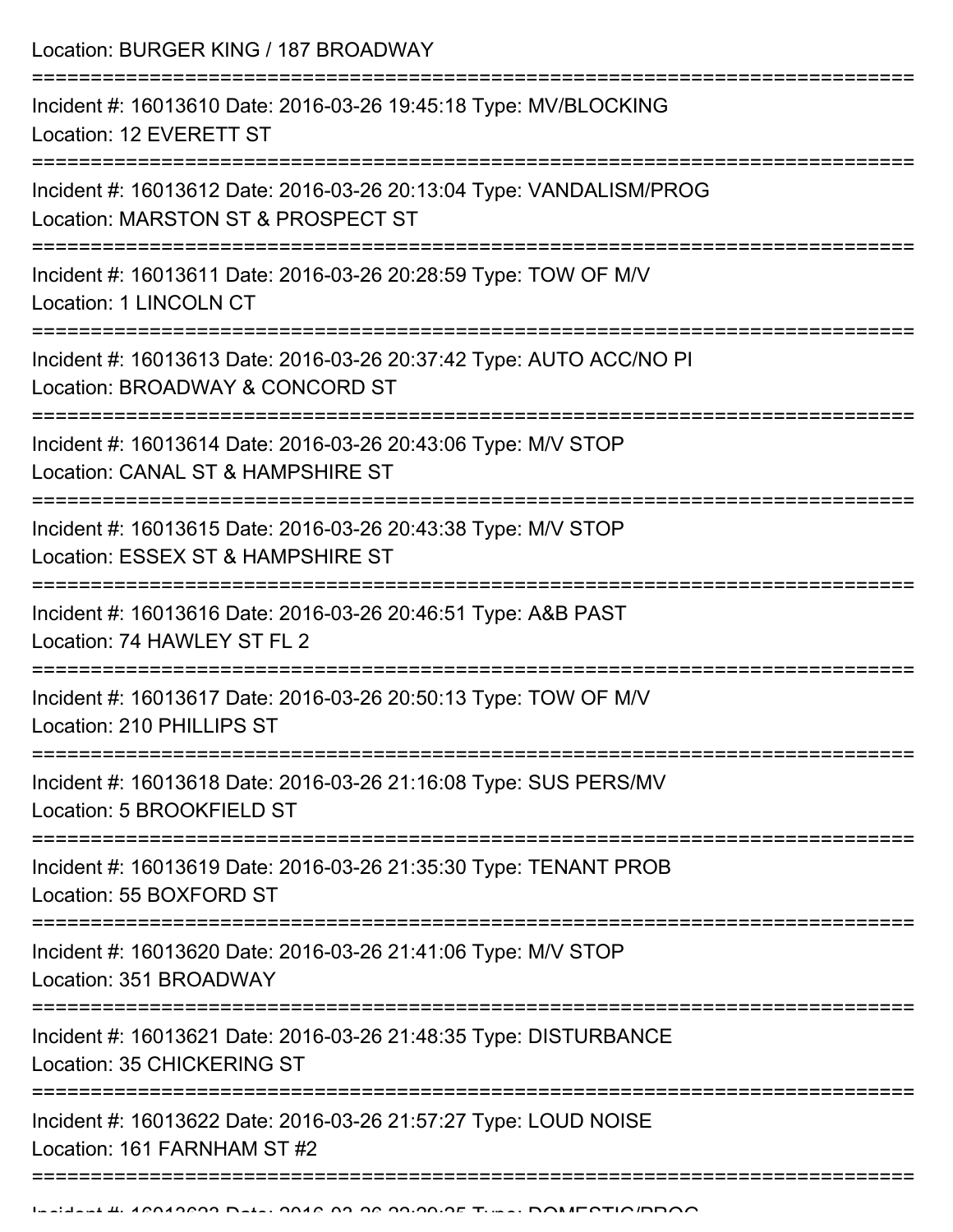Location: 7 PROVIDENCE ST

=========================================================================== Incident #: 16013624 Date: 2016-03-26 22:40:10 Type: FIGHT Location: 252 SOUTH BROADWAY =========================================================================== Incident #: 16013625 Date: 2016-03-26 22:45:22 Type: HIT & RUN M/V Location: BROADWAY & WATER ST =========================================================================== Incident #: 16013626 Date: 2016-03-26 22:51:13 Type: M/V STOP Location: ANDOVER ST & S BROADWAY =========================================================================== Incident #: 16013627 Date: 2016-03-26 22:54:49 Type: M/V STOP Location: HAMPSHIRE ST & LOWELL ST =========================================================================== Incident #: 16013628 Date: 2016-03-26 23:04:56 Type: M/V STOP Location: 32 LAWRENCE ST =========================================================================== Incident #: 16013629 Date: 2016-03-26 23:06:49 Type: M/V STOP Location: MARKET ST & PARKER ST =========================================================================== Incident #: 16013630 Date: 2016-03-26 23:13:46 Type: HIT & RUN M/V Location: 198 BRUCE ST =========================================================================== Incident #: 16013631 Date: 2016-03-26 23:15:41 Type: M/V STOP Location: MERRIMACK ST & PARKER ST =========================================================================== Incident #: 16013632 Date: 2016-03-26 23:20:40 Type: LOUD NOISE Location: 76 WATER ST =========================================================================== Incident #: 16013633 Date: 2016-03-26 23:26:03 Type: DOMESTIC/PAST Location: AMESBURY ST & CANAL ST =========================================================================== Incident #: 16013634 Date: 2016-03-26 23:39:11 Type: DOMESTIC/PROG Location: 100 PARKER ST #9 =========================================================================== Incident #: 16013636 Date: 2016-03-26 23:40:17 Type: MAL DAMAGE Location: 362 ESSEX ST #301 =========================================================================== Incident #: 16013635 Date: 2016-03-26 23:41:34 Type: M/V STOP Location: LAWRENCE ST & MYRTLE ST ===========================================================================

Incident #: 16013637 Date: 2016-03-26 23:50:17 Type: M/V STOP